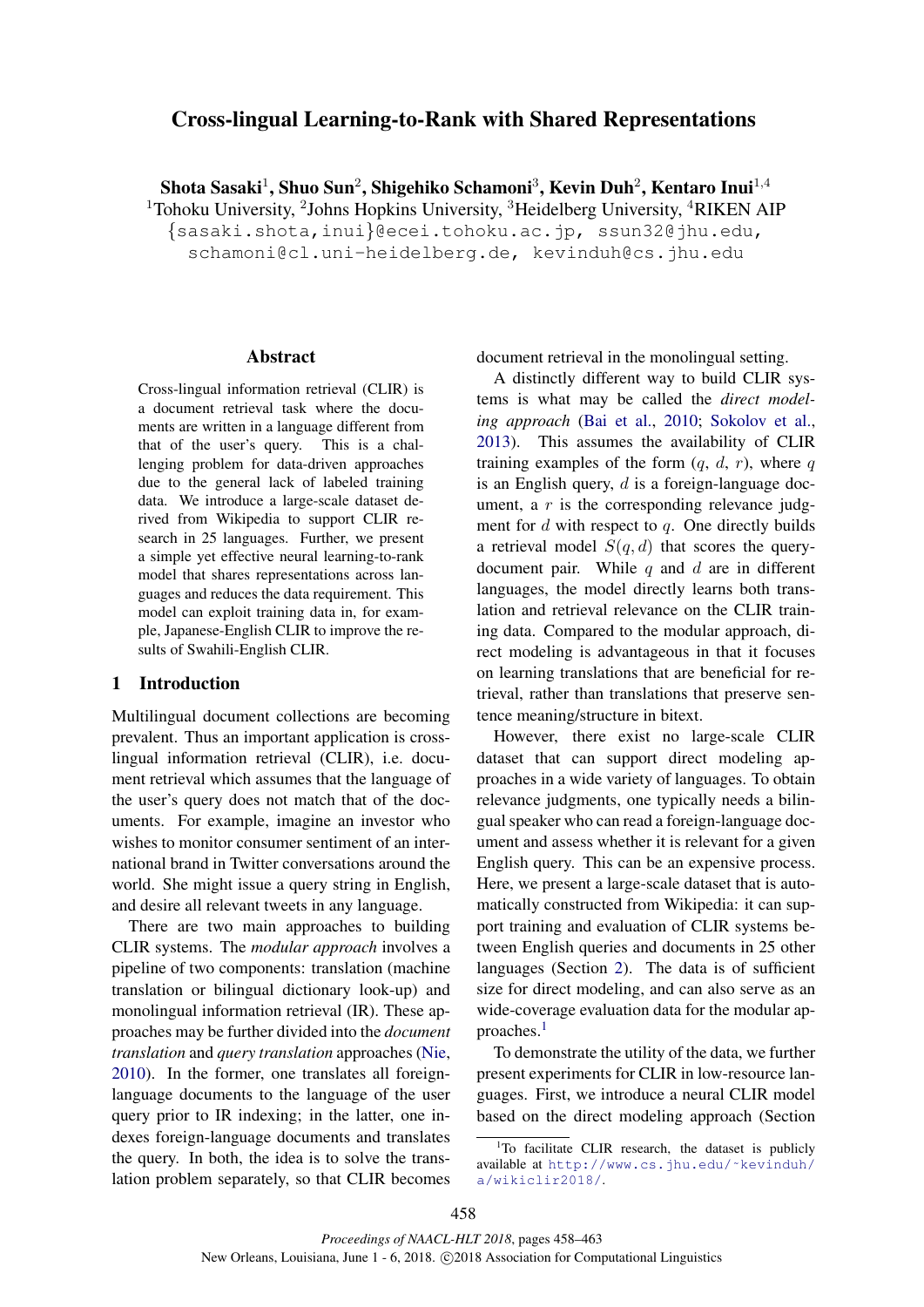

Figure 1: CLIR data construction process: From an English article (E1), we extract the English query. Using the inter-language link, we obtain the *most relevant* foreign-language document (F1). Any article that has mutual links to and from F1 are labeled as *slightly relevant* (F2). All other articles are *not relevant* (F3). The data is a set of tuples: (English query  $q$ , foreign document d, relevance judgment r), where  $r \in \{0, 1, 2\}$ represents the three levels of relevance.

3.1). We then show how we can bootstrap CLIR models for languages with less training data by an appropriate use of paramater sharing among different language pairs (Section 3.2). For example, using the training data for Japanese-English CLIR, we can improve the Mean Average Precision (MAP) results of a Swahili-English CLIR system by 5-7 points (Section 4).

### 2 Large-Scale CLIR Dataset

We construct a large-scale CLIR data from Wikipedia. The idea is to exploit *inter-language links*: from an English page, we extract a sentence as query, and label the linked foreign-document pages as relevant. See Figure 1 for an illustration.

This data construction process is similar to (Schamoni et al., 2014) who made an English-German CLIR dataset, but ours is at a larger scale. Specifically, we use Wikipedia dumps released on August 23, 2017. English queries are obtained by extracting the first sentence of every English Wikipedia article. The intuition is that the first sentence is usually a well-defined summary of its corresponding article and should be thematically related for articles linked to it from another language. Similar to (Schamoni et al., 2014), title words from the query sentences are removed, because they may be present across different language editions. This deletion prevents the task from becoming an easy keyword matching task.

For practical purposes, each document is limited to the first 200 words of the article. Empty documents and category pages are filtered. Currently, our dataset consists of more than 2.8 mil-

| Language                                   | #Doc | #Query | #SR  |  |  |  |  |
|--------------------------------------------|------|--------|------|--|--|--|--|
| Arabic                                     | 535  | 324    | 194  |  |  |  |  |
| Catalan                                    | 548  | 339    | 625  |  |  |  |  |
| Chinese                                    | 951  | 463    | 462  |  |  |  |  |
| Czech                                      | 386  | 233    | 720  |  |  |  |  |
| Dutch                                      | 1908 | 687    | 1646 |  |  |  |  |
| Finnish                                    | 418  | 273    | 665  |  |  |  |  |
| French                                     | 1894 | 1089   | 4048 |  |  |  |  |
| German                                     | 2091 | 938    | 4612 |  |  |  |  |
| Italian                                    | 1347 | 808    | 2635 |  |  |  |  |
| Japanese                                   | 1071 | 426    | 2912 |  |  |  |  |
| Korean                                     | 394  | 224    | 343  |  |  |  |  |
| Norwegian-Nynorsk                          | 133  | 99     | 150  |  |  |  |  |
| Norwegian-Bokmål                           | 471  | 299    | 663  |  |  |  |  |
| Polish                                     | 1234 | 693    | 1777 |  |  |  |  |
| Portuguese                                 | 973  | 611    | 1130 |  |  |  |  |
| Romanian                                   | 376  | 199    | 251  |  |  |  |  |
| Russian                                    | 1413 | 664    | 1656 |  |  |  |  |
| Simple English                             | 127  | 114    | 135  |  |  |  |  |
| Spanish                                    | 1302 | 781    | 2113 |  |  |  |  |
| Swahili                                    | 37   | 22     | 35   |  |  |  |  |
| Swedish                                    | 3785 | 639    | 1430 |  |  |  |  |
| Tagalog                                    | 79   | 48     | 23   |  |  |  |  |
| Turkish                                    | 295  | 185    | 195  |  |  |  |  |
| Ukrainian                                  | 704  | 348    | 565  |  |  |  |  |
| Vietnamese                                 | 1392 | 354    | 257  |  |  |  |  |
| (All numbers are in units of one thousand) |      |        |      |  |  |  |  |

Table 1: CLIR dataset statistics. For each language X, we show the total number of documents in language X and the number of English queries. The number of "most relevant" documents is by definition equal to #Query. The number of "slightly relevant" documents is shown in the column #SR.

lion English queries and relevant documents from 25 other selected languages (see Table 1).

In sum, we have created a CLIR dataset that is large-scale in terms of both the amount of examples as well as the number of languages. This can be used in two scenarios: (1) one mixed-language collection where an English query may retrieve relevant documents in multiple languages. (2) 25 independent datasets for training and evaluating CLIR on English queries against one foreign language collection. In the experiments in Section 4, we will utilize the dataset in terms of scenario  $(2)$ .<sup>2</sup>

<sup>&</sup>lt;sup>2</sup>For extensibility purposes, these experiments use only half of the data, randomly sampled by query (the held-out data is reserved for other uses). Also it only considers binary relevance (*most relevant* vs *not relevant*) for simplicity. The exact data splits will be provided along with the data release.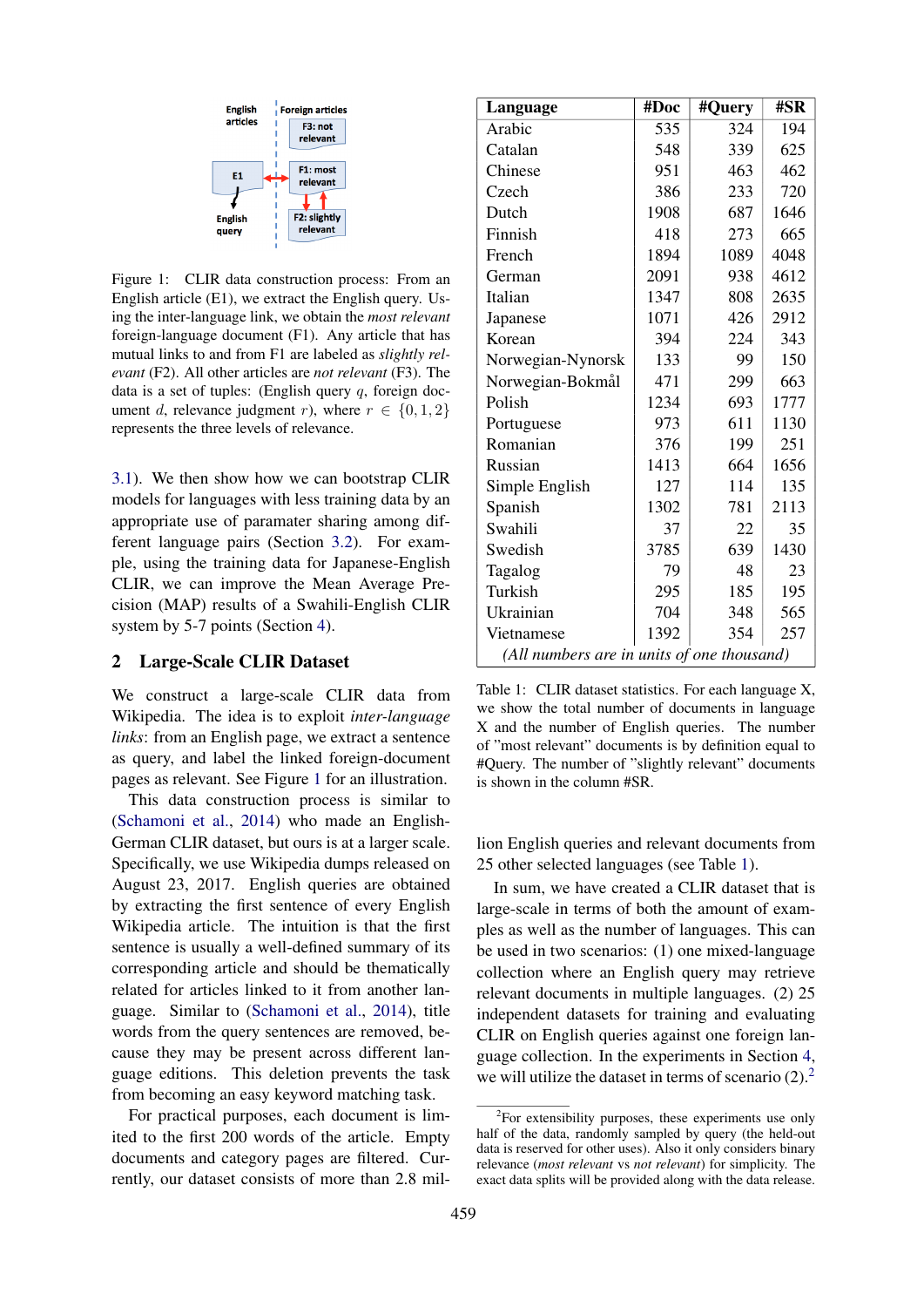#### 3 Direct Modeling for CLIR

### 3.1 Neural Ranking Model

Given an English query  $q$  and a foreign-language document d, our models compute the relevance score  $S(q, d)$ . First, we represent each word as  $n$ -dimensional vectors, so  $q$  and  $d$  are represented as matrices  $\mathbf{Q} \in \mathbb{R}^{n \times |q|}$  and  $\mathbf{D} \in \mathbb{R}^{n \times |d|}$ , where |q| and |d| are the numbers of tokens in q and d:

$$
\mathbf{Q} = [E_q(q_1); E_q(q_2); ...; E_q(q_{|q|})]
$$
  

$$
\mathbf{D} = [E_d(d_1); E_d(d_2); ...; E_d(d_{|d|})]
$$

 $q_i$  and  $d_i$  denote the *i*-th term in q and d. E is embedding function which transforms each term to a dense n-dimensional vector as its representation. ; is the concatenation operator. Then, we apply convolutional feature map<sup>3</sup> to these matrices, followed by tanh activation and average-pooling to obtain each representation vector  $\hat{q}$  and  $\hat{d}$ .

$$
\hat{q} = CNN_q(\mathbf{Q}); \quad \hat{d} = CNN_d(\mathbf{D}) \quad (1)
$$

Next, we define two variations in calculating  $S(q, d)$ . The first is a *cosine model* which computes cosine similarity between  $\hat{q}$  and  $d$ :

$$
S_{cos}(q, d) = \cos\!\left(\hat{q}, \hat{d}\right) \tag{2}
$$

The second is a *deep model* with a fully connected layer on top of the concatenation of  $\hat{q}$  and  $d$  (a 200-dimensional vector):

$$
S_{deep}(q, d) = tanh(O \cdot h_{vec}^{T})
$$
\n
$$
= tanh(O \cdot relu(W \cdot [\hat{q}; \hat{d}]^{T}))
$$
\n(3)

Here,  $O \in \mathbb{R}^{1 \times h}$  and  $W \in \mathbb{R}^{h \times 200}$  are the deep model parameters, and  $h$  is the number of dimensions of the hidden state,  $h_{vec} \in \mathbb{R}^{1 \times h}$ . For regularization, we set dropout rate as 0.5 (Srivastava et al., 2014) at the hidden layer.

In the training phase, we minimize pairwise ranking loss, which is widely used for learningto-rank (Pang et al., 2016; Guo et al., 2016; Hui et al., 2017; Xiong et al., 2017; Dehghani et al., 2017), defined as follows:

$$
L = \max\left\{0, 1 - (S(q, d^{+}) - S(q, d^{-}))\right\}
$$
 (4)

where  $d^+$  and  $d^-$  are relevant and non-relevant document respectively. We fix only the word embeddings and tune the other parameters.



Figure 2: Illustration of the proposed method. On low resource dataset (e.g. Swahili-English), the parameters of the CNN for encoding query  $(CNN_{En})$  and the parameters of the fully connected layer ( $O_{En-Sw}$ ,  $W_{En-Sw}$ ) are initialized by the ones pre-trained on high resource dataset (e.g. Japanese-English).

|                          | Ja    | De    | Fr    |
|--------------------------|-------|-------|-------|
| $S_{cos}(q, d)$ : cos    | 59/74 | 49/66 | 55/70 |
| $S_{deep}(q, d)$ : h=100 | 61/75 | 64/77 | 69/81 |
| $S_{deep}(q, d)$ : h=200 | 68/80 | 67/79 | 74/84 |
| $S_{deep}(q, d)$ : h=300 | 70/82 | 70/81 | 74/84 |
| $S_{deep}(q, d)$ : h=400 | 73/83 | 71/82 | 75/85 |
| $S_{deep}(q, d)$ : h=500 | 73/84 | 70/81 | 76/85 |

Table 2: P@1/MAP performance (0-100 range, in percent) of the cosine model and the deep model with different hidden state size on high resource datasets. Best value in each column is highlighted in bold.

We note there are many other ranking models that can be adapted to CLIR (Huang et al., 2013; Shen et al., 2014; Xiong et al., 2017; Mitra et al., 2017); they have a common framework in extracting features from both query and document and optimizing scores  $S(q, d)$  via some ranking loss.

#### 3.2 Sharing Representations

Training a network like the deep model generally requires a nontrivial amount of data. To address the data requirement for low-resource languages, we propose a simple yet effective method that shares representations across CLIR models trained in different language-pairs. Basically, we use the same architecture as the deep model  $(S_{deep}(q, d),$ Equation 3). However, we use the parameters trained on a high-resource dataset (e.g Japanese-English) to initialize the parameters for a lowresource language-pair (e.g. Swahili-English).

Figure 2 illustrates the idea: Concretely, we initialize the parameters of the CNN for encoding query  $(CNN_a)$  and the parameters of the fully connected layer  $(O, W)$  by using the pre-trained parameters. When training on low-resource data,

<sup>&</sup>lt;sup>3</sup>The  $n \times 4$  convolution window has filter size of 100 and takes a stride of 1.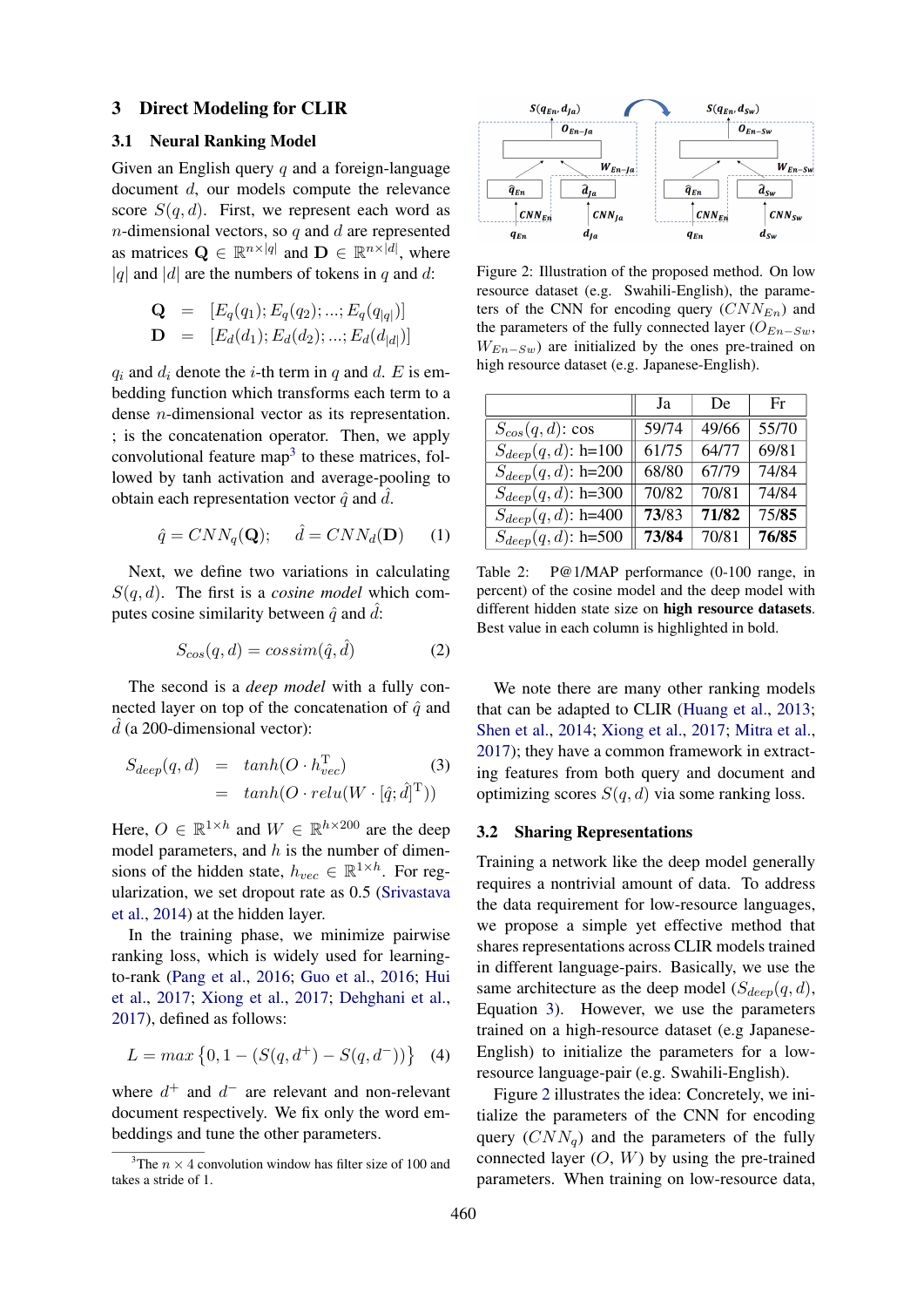|           | Tl    |       |       | <b>Sw</b> |       | De (subsample) |       | Fr (subsample) |       |       |       |       |
|-----------|-------|-------|-------|-----------|-------|----------------|-------|----------------|-------|-------|-------|-------|
|           | In    | Sh    |       | In        | Sh    | Δ              | In    | Sh             |       | 1n    | Sh    |       |
| $\cos$    | 51/68 | 50/67 | $-/-$ | 51/67     | 49/65 | $-/-$          | 40/59 | 38/56          | $-/-$ | 46/63 | 43/60 | -/-   |
| $h=100$   | 34/50 | 48/62 | $+/-$ | 46/62     | 46/62 | $=/-$          | 39/55 | 46/62          | $+/-$ | 40/57 | 46/62 | $+/-$ |
| $h = 200$ | 44/58 | 55/67 | $+/+$ | 47/63     | 52/67 | $+/-$          | 41/57 | 48/63          | $+/-$ | 43/60 | 51/66 | $+/-$ |
| $h = 300$ | 42/57 | 49/63 | $+/-$ | 50/65     | 58/70 | $+/+$          | 44/60 | 50/65          | $+/-$ | 49/65 | 51/66 | $+/+$ |
| $h = 400$ | 49/63 | 57/69 | $+/-$ | 51/66     | 60/73 | $+/-$          | 45/61 | 51/66          | $+/-$ | 47/64 | 56/70 | $+/-$ |
| $h=500$   | 51/64 | 54/67 | $+/-$ | 53/68     | 56/69 | $+/+$          | 44/60 | 49/65          | $+/-$ | 47/63 | 51/66 | $+/-$ |

Table 3: P@1/MAP performances on **low resource datasets**. ∆ columns show the comparison between the basic deep models with in-language training (In) and the deep models with sharing parameters (Sh); + indicates Sh outperforms In, and - indicates the In outperforms Sh. Best value in each dataset is highlighted in bold.

we fix only the word embedding, and tune the parameters of CNNs and the fully connected layer.

The intuition behind this is that our direct modeling approach enforces  $\hat{q}$  and  $\hat{d}$  to become language-independent representations of the query and document. The parameters  $O$  and  $W$  in the deep layer can therefore be used for any languagepair. Note for the cosine model, we can also share parameters for  $CNN_a$ .

#### 4 Experiment Results

Setup: We use datasets of 3 high-resource languages (Japanese [Ja], German [De], French [Fr]) and 2 low-resource languages (Tagalog [Tl], Swahili [Sw]). We also subsample German and French data to be equivalent to the size of Swahili, in order to compare training size effects. Word embedding with dimension 100 for each language is trained on Wikipedia corpus, using word2vec SGNS (Mikolov et al., 2013). The size of hidden states in the deep model is  $\{100, 200, 300, 400,$ 500}. We adopt Adam (Kingma and Ba, 2014) for optimization, train for 20 epochs and pick the best epoch based on development set loss. For the proposed method of parameter sharing, we use the weight parameters pre-trained on Japanese-English dataset to initialize parameters.

High-resource results: Table 2 shows the P@1 (precision at top position) and MAP (mean average precision) for datasets consisting of on the order of 100k+ training queries. The deep models outperformed the cosine models under all conditions, suggesting that the fully connected layer can exploit the large training set in learning more expressive scoring functions.

Low-resource results: Table 3 shows the results on the low resource datasets under two conditions: training on only the language-pair of interest (in-

language), or additionally sharing parameters using a pre-trained Japanese-English model. For the in-language case, we observe the cosine model outperforms the deep model. In contrast to the high-resource results, this implies that deep models, which have a lot of parameters, only become effective if provided with sufficient training data.

For the sharing case, the deep models with parameter sharing outperformed the basic deep models trained only on in-language data under almost all conditions. This indicates that our sharing method reduces training data requirement. Importantly, by sharing parameters, the deep models are now able to outperform the cosine model and achieve the best results on all datasets.<sup>4</sup>

### 5 Conclusion and Future Work

We introduce a large-scale CLIR dataset in 25 languages. This enables the training and evaluation of direct modeling approaches in CLIR. We also present a neural ranking model with shared representations, and demonstrate its effectiveness in bootstrapping CLIR in low-resource languages.

Future work includes: (a) expansion of the dataset to more languages, (b) extraction of different types of queries and relevant judgments from Wikipedia, and (c) development of other ranking models. Importantly, we also plan to evaluate our models on standard CLIR test sets such as TREC (Schäuble and Sheridan, 1997), NTCIR (2007), FIRE (2013) and CLEF (2016). This will help answer the question of whether knowledge

<sup>&</sup>lt;sup>4</sup>Sharing representations with the cosine models did not help; we hypothesize that cross-lingual sharing only works if given sufficient model expressiveness. We also tried the shared deep models on high resource datasets (e.g. using Japanese parameters on the full French dataset without subsampling). As expected, results did not change significantly.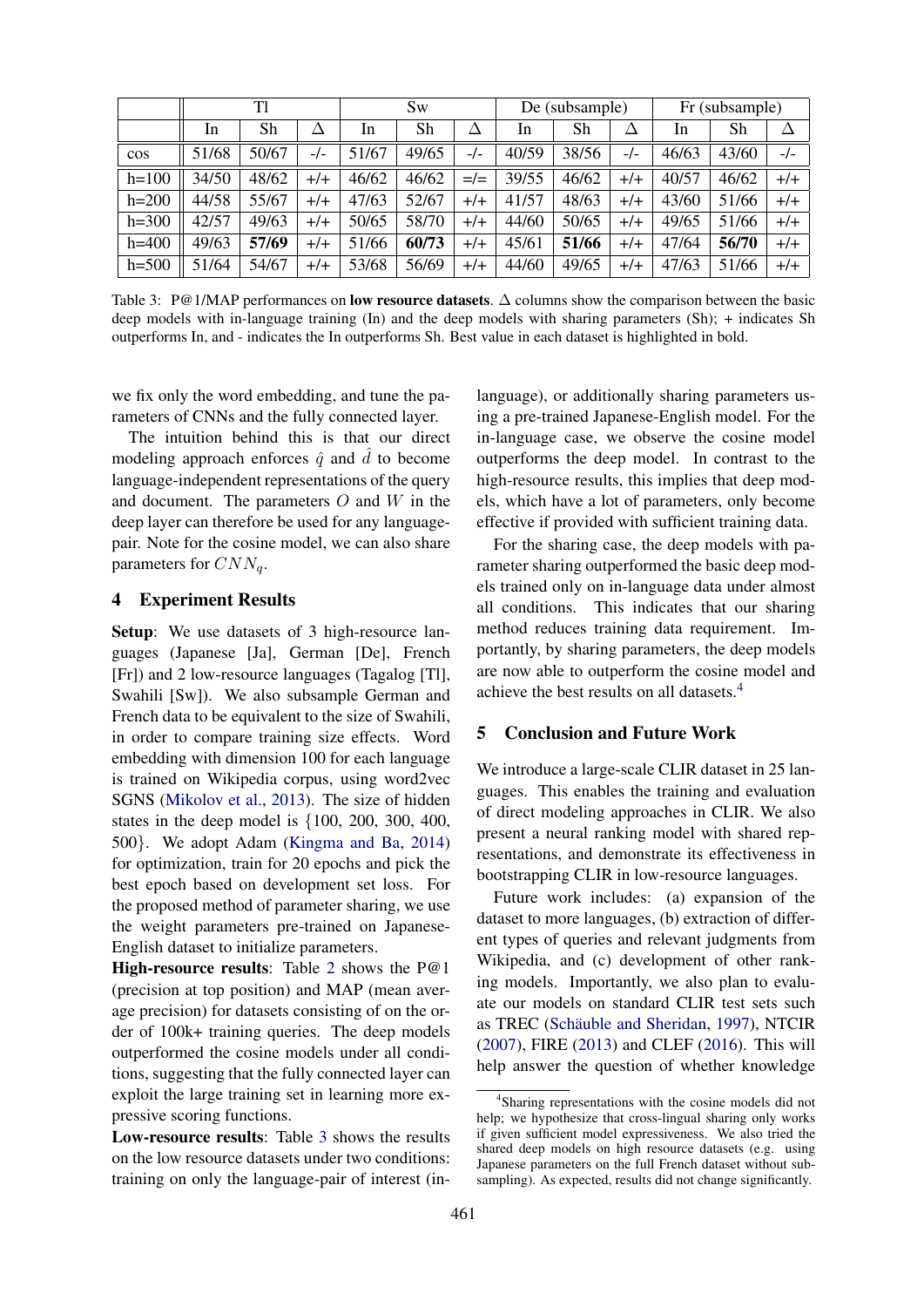learned from automatically-generated datasets can be transferred to a wide range of CLIR problems.

### Acknowledgments

This work was supported by Cooperative Laboratory Study Program (COLABS-Outbound), JSPS KAKENHI Grant Number 15H0170 and JST CREST Grant Number JPMJCR1513, Japan. Sun and Duh are supported in part by the Office of the Director of National Intelligence (ODNI), Intelligence Advanced Research Projects Activity (IARPA), via contract # FA8650-17-C-9115. The views and conclusions contained herein are those of the authors and should not be interpreted as necessarily representing the official policies, either expressed or implied, of ODNI, IARPA, or the U.S. Government. The U.S. Government is authorized to reproduce and distribute reprints for governmental purposes notwithstanding any copyright annotation therein.

## References

- 2007. NII test collection for IR systems project. http://research.nii.ac.jp/ntcir/ ntcir-ws6/ws-en.html.
- 2013. Forum for information retrieval evaluation. https://www.isical.ac.in/˜fire/ 2013/index.html.
- 2016. Conference and labs of the evaluation forum. http://clef2016.clef-initiative. eu/.
- Bing Bai, Jason Weston, David Grangier, Ronan Collobert, Kunihiko Sadamasa, Yanjun Qi, Olivier Chapelle, and Kilian Weinberger. 2010. Learning to rank with (a lot of) word features. *Information Retrieval* 13(3):291–314.
- Mostafa Dehghani, Hamed Zamani, Aliaksei Severyn, Jaap Kamps, and W. Bruce Croft. 2017. Neural ranking models with weak supervision. In *Proceedings of the 40th International ACM SIGIR Conference on Research and Development in Information Retrieval*. ACM, pages 65–74.
- Jiafeng Guo, Yixing Fan, Qingyao Ai, and W. Bruce Croft. 2016. A deep relevance matching model for ad-hoc retrieval. In *Proceedings of the 25th ACM International on Conference on Information and Knowledge Management*. ACM, pages 55–64.
- Po-Sen Huang, Xiaodong He, Jianfeng Gao, Li Deng, Alex Acero, and Larry Heck. 2013. Learning deep structured semantic models for web search using clickthrough data. In *Proceedings of the 22nd ACM*

*international conference on Conference on information & knowledge management*. ACM, pages 2333– 2338.

- Kai Hui, Andrew Yates, Klaus Berberich, and Gerard de Melo. 2017. PACRR: A position-aware neural ir model for relevance matching. In *Proceedings of the 2017 Conference on Empirical Methods in Natural Language Processing*. Association for Computational Linguistics, pages 1049–1058.
- Diederik Kingma and Jimmy Ba. 2014. Adam: A method for stochastic optimization. *arXiv preprint arXiv:1412.6980* .
- Tomas Mikolov, Ilya Sutskever, Kai Chen, Greg Corrado, and Jeffrey Dean. 2013. Distributed representations of words and phrases and their compositionality. In *Proceedings of the 26th International Conference on Neural Information Processing Systems - Volume 2*. Curran Associates Inc., pages 3111–3119.
- Bhaskar Mitra, Fernando Diaz, and Nick Craswell. 2017. Learning to match using local and distributed representations of text for web search. In *Proceedings of the 26th International Conference on World Wide Web*. International World Wide Web Conferences Steering Committee, pages 1291–1299.
- Jian-Yun Nie. 2010. *Cross-Language Information Retrieval*. Morgan & Claypool Publishers.
- Liang Pang, Yanyan Lan, Jiafeng Guo, Jun Xu, and Xueqi Cheng. 2016. A study of match pyramid models on ad-hoc retrieval. In *Neu-IR16 SIGIR Workshop on Neural Information Retrieval*.
- Shigehiko Schamoni, Felix Hieber, Artem Sokolov, and Stefan Riezler. 2014. Learning translational and knowledge-based similarities from relevance rankings for cross-language retrieval. In *Proceedings of the 52 Annual Meeting of the Association for Computational Linguistics*.
- P. Schäuble and P. Sheridan. 1997. Cross-language information retrieval (CLIR) track overview. In *Proceedings of TREC Conference*.
- Yelong Shen, Xiaodong He, Jianfeng Gao, Li Deng, and Grégoire Mesnil. 2014. A latent semantic model with convolutional-pooling structure for information retrieval. In *Proceedings of the 23rd ACM International Conference on Conference on Information and Knowledge Management*. ACM, pages 101– 110.
- Artem Sokolov, Laura Jehl, Felix Hieber, and Stefan Riezler. 2013. Boosting cross-language retrieval by learning bilingual phrase associations from relevance rankings. In *Proceedings of the 2013 Conference on Empirical Methods in Natural Language Processing*. Association for Computational Linguistics, pages 1688–1699.